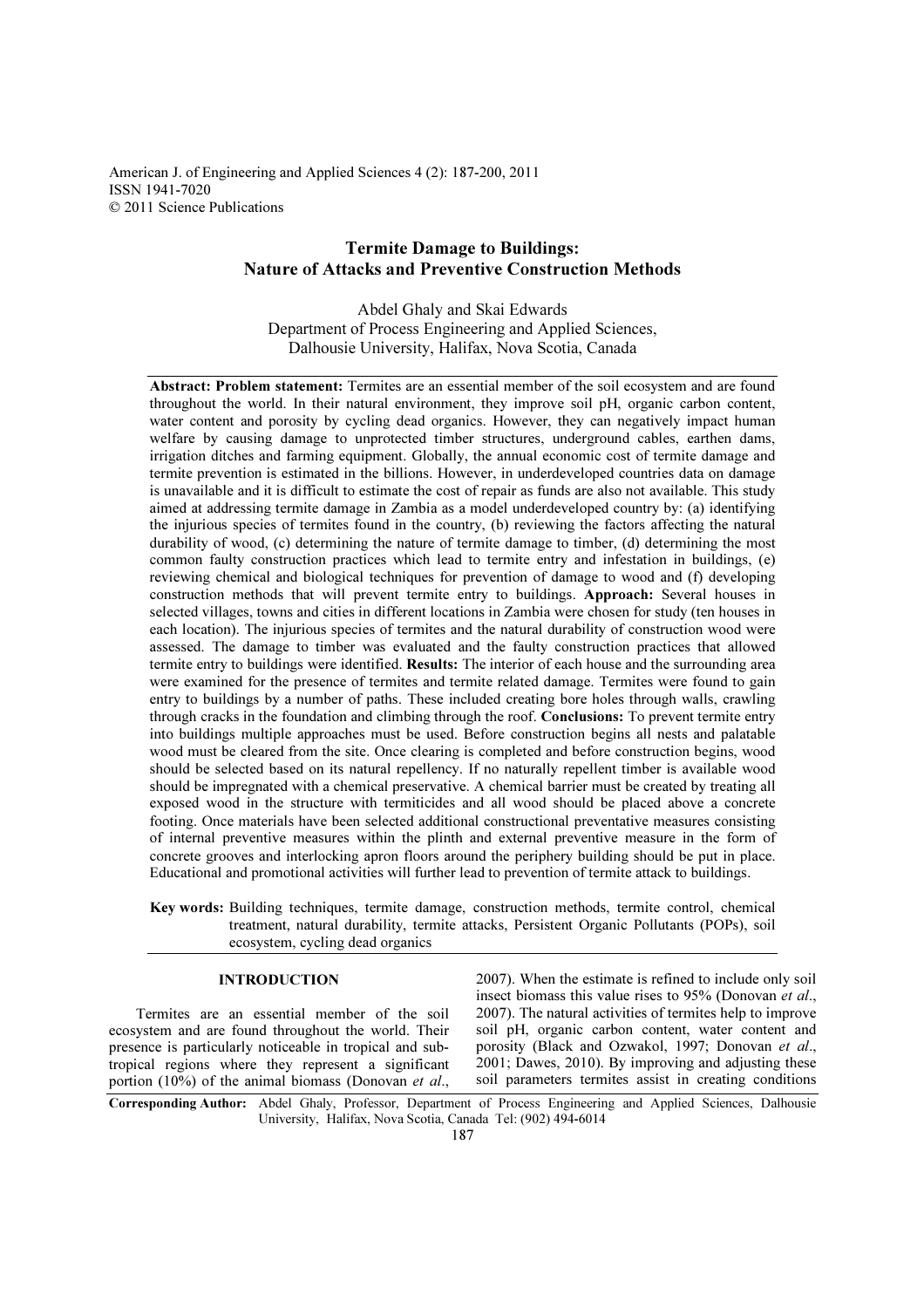conducive to primary production. However, when introduced to urban areas this same act of cycling dead organics can have negative economic impacts; devaluing property, damaging crops and necessitating household repairs. Once entering a structure, termites damage unprotected cellulosic materials such as timber, underground cables, earthen dams, irrigation ditches and farming equipment (Watson and Perry., 1981; Salman et al., 1982; DeGroot, 1983; Wood, 1991; and Tsunoda, 2005). For homeowners this is a serious problem as a termite colony can structurally compromise a building`s integrity resulting in permanent damage and loss of value. The annual economic cost of termite damage and termite prevention, worldwide is estimated in the billions (Ahmed and French, 2005).

 In Australia and China, termite infestations are widespread. It is estimated that 20% of Australian homes and up to 90% of Chinese homes south of the Yangtze River are affected by termite damage GEI, 2005 (MRP, 2010). Their economic security plans have enabled these countries to catalog, prevent and combat the termite damage done to their buildings and crops. However, in underdeveloped countries, especially in Africa, the funds for maintenance and damage prevention are not as readily available. A summary of data for some affected countries is presented in Table 1. The economic losses associated with termite damage for Malaysia, India, Australia, China, Japan and The United States are 10, 35, 100, 375, 800 and 1,000 million US dollars, respectively. A possible explanation for the unusually high cost of Japanese termite damage is that a large number of Japanese homes (50%) are constructed of wood (Tsunoda, 2005).

 Termite damage to buildings in tropical countries is a serious concern. This is in part due to the diversity of termites in these areas. Africa alone has 660 distinct termite species (Uys, 2002). An estimate of the annual losses caused by termite attacks in this region is currently unavailable due to the difficulty in collecting such information from individual householders. However, there has been an increased appreciation of the importance of termite damage to buildings due to the rising costs of repairs and maintenance. Due to poor building techniques, many houses are attacked by termites within a few years of construction. This necessitates a chemical treatment that may rapidly deteriorate under the tropical conditions of high humidity (Cassens et al., 1995). This costly treatment is added to the price of replacing damaged furniture and household effects.

 The threat of damage to buildings and the high cost of repairs create a need for constant vigilance on the part of home owners (Wood, 1991). Builders must be aware of and look to eliminate the economic losses associated with termite activity.

| Table 1: Annual economic losses associated with termite activity |           |                       |                       |  |  |
|------------------------------------------------------------------|-----------|-----------------------|-----------------------|--|--|
|                                                                  | Number of | Costs associated      |                       |  |  |
|                                                                  | Termite   | with termite activity |                       |  |  |
| Country                                                          | species   | (US $$10^6$ /year)    | Reference             |  |  |
| Malaysia                                                         | NA        | $8 - 10$              | Verma et al. (2009)   |  |  |
| India                                                            | NA        | 35.12                 | Verma et al. (2009)   |  |  |
| Australia                                                        | NA        | 100                   | Scholz et al. (2010)  |  |  |
| China                                                            | 482       | 300-375               | GEI (2005)            |  |  |
| Japan                                                            | 21        | 800                   | Verma et al. (2009)   |  |  |
| USA                                                              | 50        | 1,000                 | Resh and Carde (2009) |  |  |
|                                                                  |           |                       |                       |  |  |

NA: Data not available

Chemical treatments, while effective in treating initial attacks, do not provide a complete answer as untreated cellulosic materials in buildings may still be attacked and the treatment will deteriorate over time (Ahmed and French, 2005; Lewis, 2008; Verma et al., 2009). An immediate need is a code of practice for prevention of termite attack by construction methods.

The main objectives of this study were to: (a) identify the injurious species of termites found in Zambia, (b) review the factors affecting the natural durability of wood, (c) determine the nature of termite damage to timber, (d) determine the most common faulty construction practices which lead to termite entry and infestation in buildings, (e) review chemical and biological techniques used for prevention of termite damage to wood and (f) develop construction methods that will prevent termite entry to buildings.

## MATERIALS AND METHODS

Project site: Zambia is a landlocked country in South Central Africa Fig. 1. It shares borders with The Democratic Republic of Congo to the north, Tanzania to the northeast, Malawi to the east, Mozambique to the southeast, Zimbabwe to the south, Botswana and Namibia to the southwest and Angola to the west. The country sits on a high plateau between 8 and 18 degrees latitude south and between 22 and 36 degrees longitude east. The country has a surface area of 752,620 square kilometers with three distinct topographies: mountain ranges, high plateaus and low valleys. The landscape is mainly savannah. However, the country has grasslands and wooded areas of several species. Several flood areas exist in the swampy flat plains of Kafue, Bangweulu and Lukanga. There are wide seasonal variations in temperature and rain with three distinct seasons: (a) a cool and dry season from May to August when the temperature varies from 10-25°C, (b) a hot and dry season from September to November when the temperature varies from 25-35°C and (c) a warm and wet season from December to April when the temperature varies from 15-30°C. Generally, September is the hottest month and the main rainy season starts in mid-November. Once the rains begin heavy tropical storms typically last into April. This results in an average annual precipitation of 125 cm in the North and 78 cm in the South.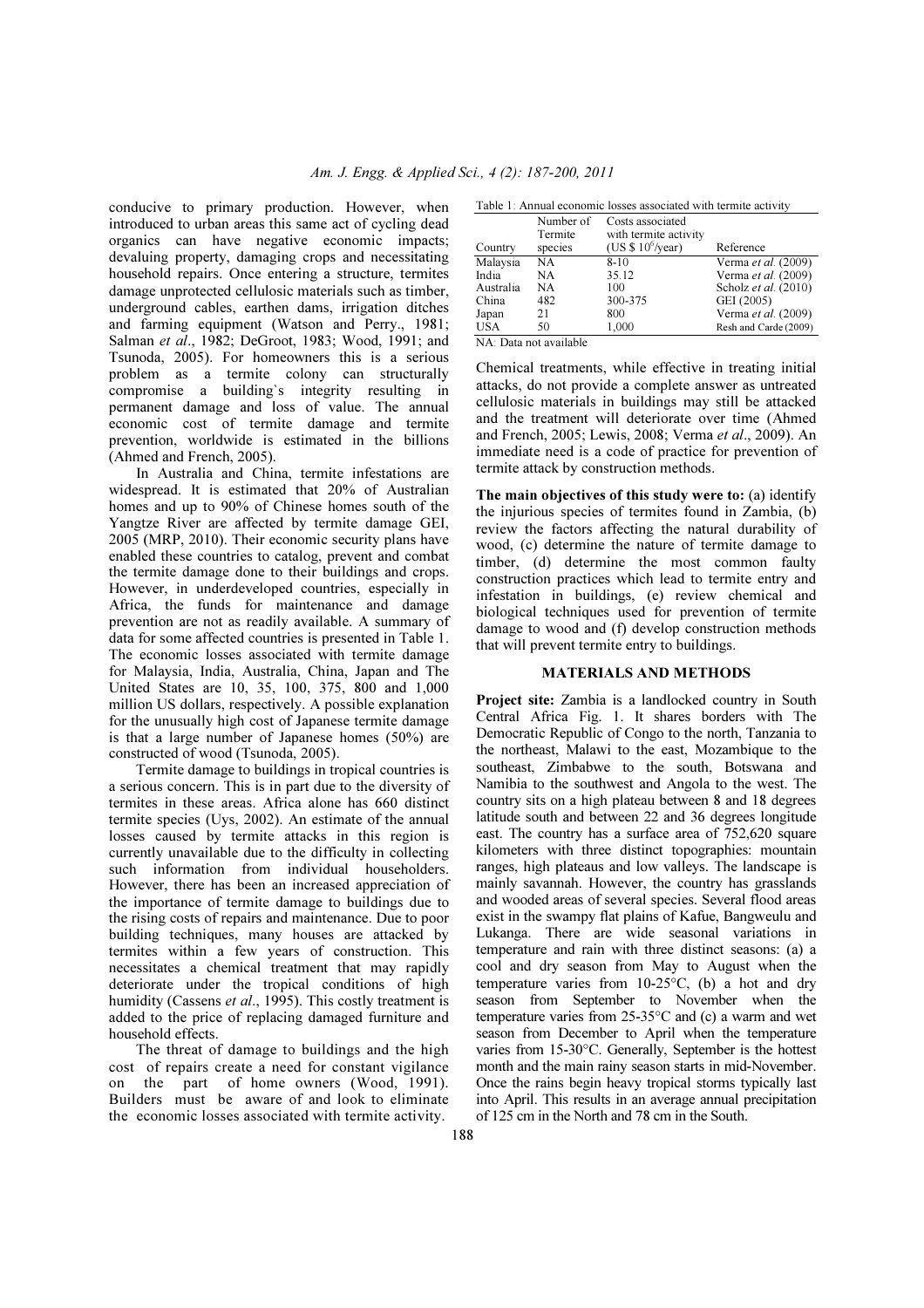

Fig. 1: Map of Zambia USDOS, 2010

Procedure: A survey was first conducted to determine the injurious species of termites in Zambia and the natural durability of wood used in construction. Information was gathered from government reports, published materials and interviews with farmers, house occupants, government officials and researchers.

 Several houses in selected villages, towns and cities in 8 locations (Lusaka, Kabwe, Ndola, Solwezi, Chipata, Kasama, Mongu and Livingstone) were then chosen for the field study on termite damage to buildings. Ten houses were selected in each locality and a total of 80 houses were inspected. The damage to timber was evaluated and the faulty construction practices that allowed termite entry to buildings were identified. The interior of each house and the surrounding area were examined for the presence of termites and the damage they caused. Where possible, termites were collected and preserved in 70 % alcohol for later identification. During the study, termite foraging tubes were discovered on exterior walls but no termites were found in the tubes. It appeared that they were live tubes because when removed, occupants reported that new tubes would appear the following day. Live workers and soldiers were found in wood samples found on the grounds surrounding these houses.

 In order to confirm these empirical observations a complete review of literature on the nature of termite damage to timber was made. This review was extended to include the chemical and biological techniques used for preventing damage to wood. Finally, a suggested design was proposed to prevent termite entry to buildings and recommendations were made for the implementation of the proposed construction method.

### RESULTS

Termite entry to buildings: Several houses in select villages, towns and cities in Zambia were investigated and a number of faulty practices leading to termite entry into buildings were observed. These faulty practices include poor workmanship relating to timber selection and placement, foundation work, interior and exterior wall work and roof sealing as shown in Table 2. The termite entry pathways are illustrated in Fig. 2.

 Termites were observed to gain access to structures by a number of paths. They bored holes through untreated or aged timber or soft mortar and travelled up through the walls of the building. Alternatively, where foundations were improperly installed, termites gained access through the clay floor. In structures where both the walls and foundation were inedible, the termites could enter through cracks between the two materials. Aging concrete floors were seen to crack which allowed an additionally pathway for termite entry. In structures with gaps between internal and external joints, termites were seen to enter through these gaps.

Preventative construction designs: By providing internal and external barriers to termite entry structures can be protected from damage. Internal preventative measures within the plinth consist of well-rammed clean earth filling, staggered sand layers and a continuous concrete slab expanding over the entire plinth area as shown in Fig. 3. External preventative measures, designed in the form of concrete grooves and interlocking apron floors around the periphery, are shown in Fig. 4. In addition to these methods an antitermite metal cap is recommended to prevent termite scaling service pipes as shown in Fig. 5.

Table 2: Faulty construction practices in Zambia

| Item        | Faulty practices                                                                                                 |  |
|-------------|------------------------------------------------------------------------------------------------------------------|--|
| Timber work | Use of termite infested wood                                                                                     |  |
|             | Use of unseasoned or low durability untreated wood                                                               |  |
|             | Use of timber components in badly ventilated dark places                                                         |  |
|             | Structural timber in contact with the ground                                                                     |  |
|             | Cellulosic materials buried under the ground near building                                                       |  |
| Foundation  | Use of brick walls with mud mortar in foundations with non-                                                      |  |
|             | continuous clay floor over earth filling                                                                         |  |
|             | Use of brick walls with lime mortar in foundations                                                               |  |
|             | Use of brick walls with cement mortar in foundation with                                                         |  |
|             | non-concrete slab over earth filling                                                                             |  |
|             | Use of hollow block walls with lime mortar in foundations                                                        |  |
|             | With non-continuous concrete slab over earth filling                                                             |  |
|             | Use of hollow block walls with cement mortar in foundations                                                      |  |
| Walls       | with non-continuous concrete slab over earth filling<br>Building exterior walls with cement mortar directly over |  |
|             | foundation with detached concrete floor                                                                          |  |
|             | Building intermediate walls over non-continuous concrete s                                                       |  |
|             | lab and detached apron floor                                                                                     |  |
|             | Building intermediate walls over continuous concrete slab                                                        |  |
|             |                                                                                                                  |  |
| Roof        | but detached apron                                                                                               |  |
|             | Leakage in roof                                                                                                  |  |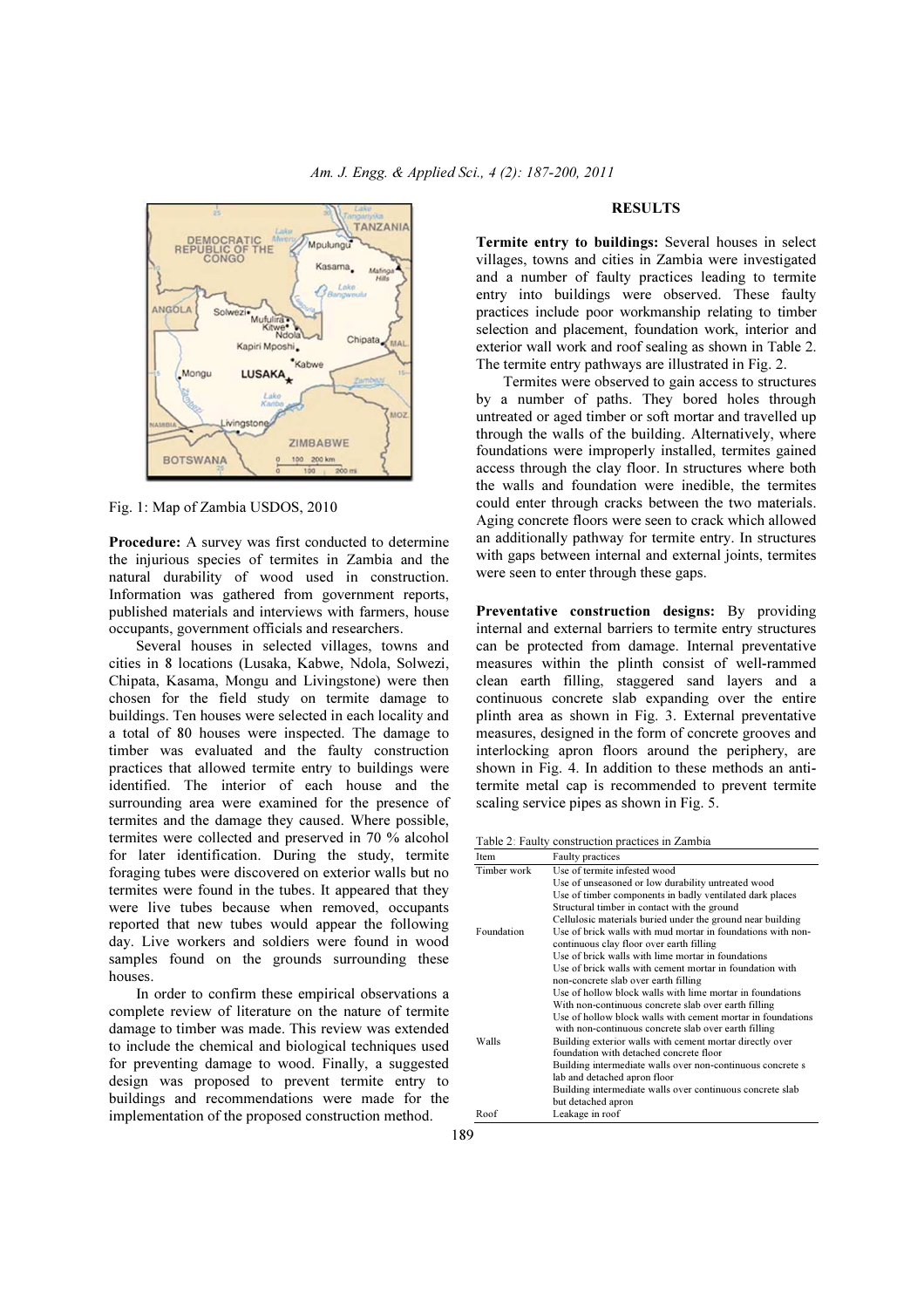

Fig. 2: Termite entry pathways (a) Through untreated timber poles; (b) Through hollow blocks; (c) Through clay floor slab; (d) Between slab and wall joints; (e) Through cracks in concrete floor; (f) Between internal and external joints



190 Fig. 3: Internal preventative measures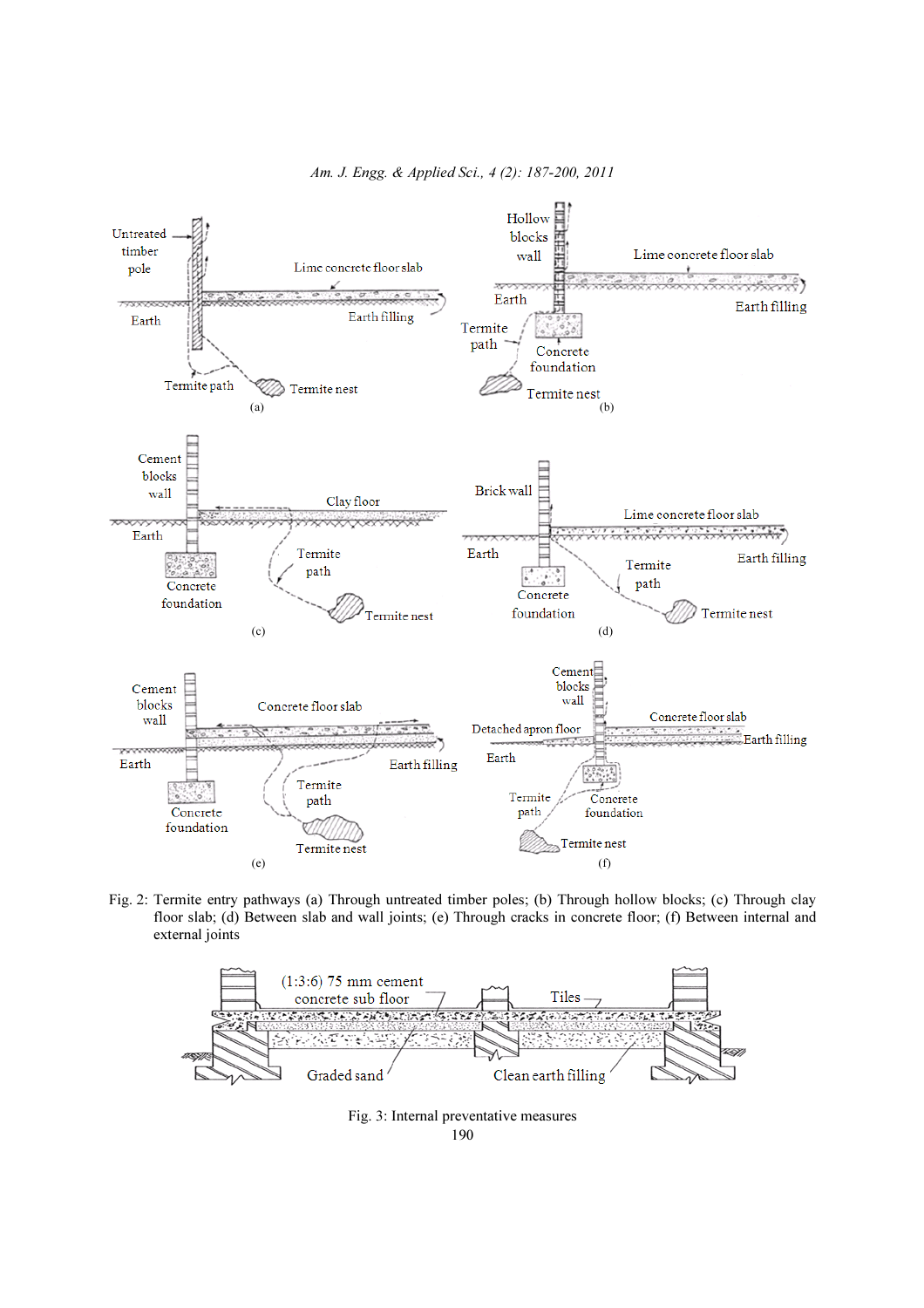

Fig. 4: External preventative measures (Dimensions in cm)



Fig. 5: Anti-termite metal cap for service pipes (Dimensions in cm)

# DISCUSSION

Termites lifecycle and social structure: Termites live in large colonies in a variety of nests Fig. 6. The life cycle of termites include 4 stages: eggs, larvae, immature castes and fully developed castes Fig. 7. The eggs produced by the colony queen hatch after 30 days. Upon hatching the larvae (immature termites)

resemble small white adults. Through a series of molts (where they shed their skin and increase in size), the immature termites develop into their respective castes. Different castes take a different number of molts to achieve maturity with workers having the shortest molting stage and reproductives having the longest molting stage (Varma et al., 1994; Pearce, 1997; Uys, 2002).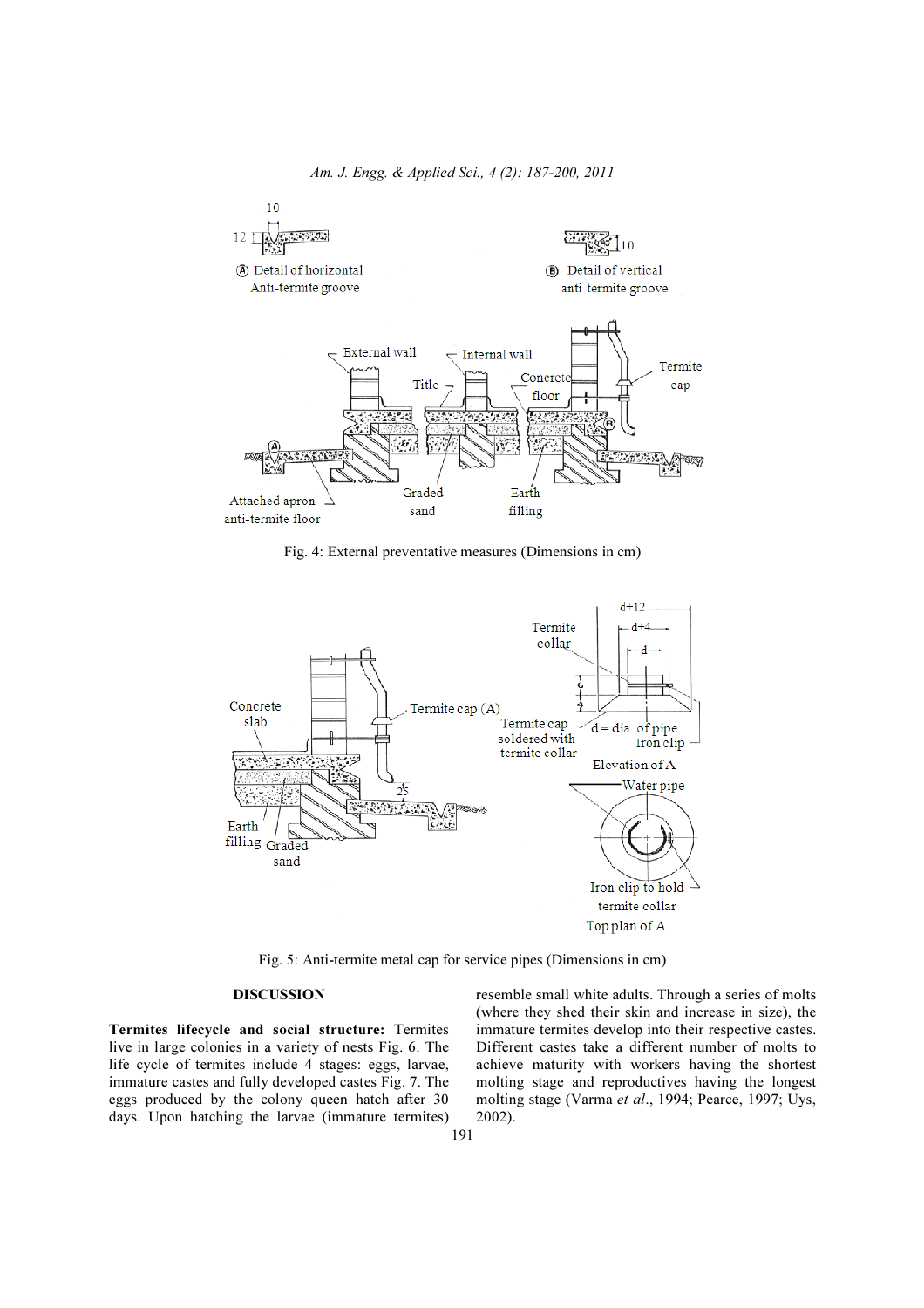

#### Am. J. Engg. & Applied Sci., 4 (2): 187-200, 2011

Fig. 7: Termite life cycle and castes (a) Termite lifecycle (clockwise from top right: alate, dealate, royal pair, eggs, larvae, immature castes, fully developed castes); (b) Termite castes, clockwise from top: alate, worker, soldier (Uys, 2002)

 The three specialized termite castes are: (a) reproducers, which supplement the egg production of the primary queen or begin new colonies, (b) workers, which collect food, repair the colony and feed other castes and (c) soldiers, which defend the other castes from attack (Pearce, 1997; Uys, 2002; Korb and Hartfelder, 2008).

 Reproducers in a colony come in three general categories: The royal pair, winged alates and supplementary reproductives. The winged alates are freshly hatched reproductive adults that will either remain in the colony to become supplementary reproductive, or travel outside of the nest to settle new colonies in the surrounding area (Uys, 2002; Resh and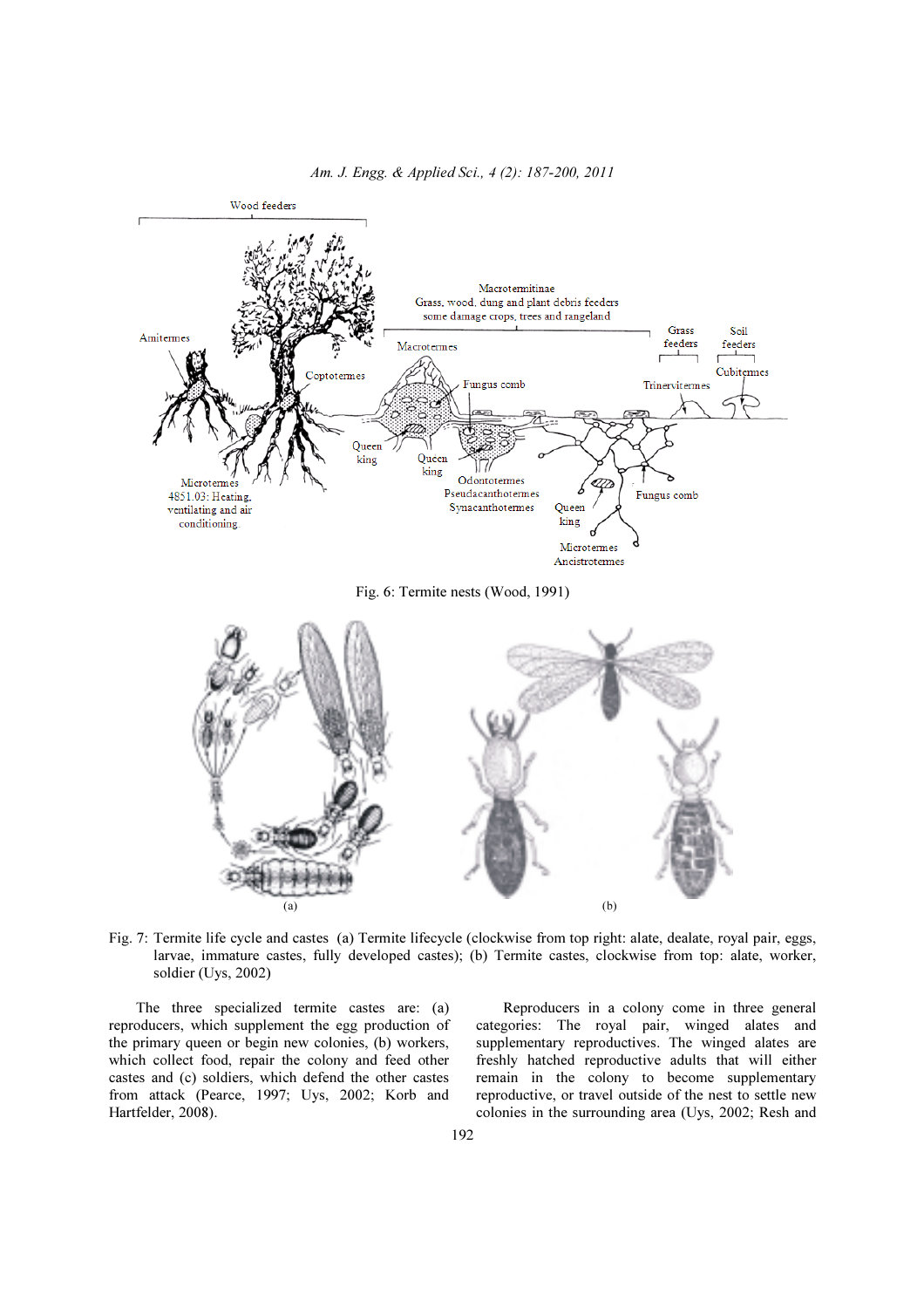Carde, 2009). Early colonies will not produce any alates as there is a population threshold that must be reached before the queen will produce them. Once they leave the nest in search of new territory, they usually land a few hundred meters away. The release of alates often coincides with fresh rainfall (Resh and Carde, 2009). Once male and female alate pair, they burrow into the nearest potential nesting area, develop a chamber for themselves and begin a transformation from alate to royal pair. For the male, this transformation will be minor as it increases in size a few millimeters larger than its alate form. However, the queen will undergo a tremendous change as its abdomen swells and expands to allow for high egg production (Wagner et al., 2008). The queen`s size depends on the termite species, their location and the number of other queens in the colony. Some, such as queens of the subfamily Coptotermes, will grow a few millimeters (Pearce, 1997). Others, such as the subfamily Macrotermes, will grow 15cm long, a size increase of several hundred times (Pearce, 1997). Macrotermes queens can produce eggs at a rate of 30,000-40,000 per day. Others such as the Macrotermes produce a few hundred eggs per day. The reproductives, especially the queen, have an extended lifetime when compared to other castes. Queens of termite species have been seen to live over 25 years while kings have a substantially shorter lifecycle (Resh and Carde, 2009).

 Soldiers act to defend the colony from invasion and tend to have larger heads than other castes of the same species. Their heads grow so large that they are incapable of feeding themselves and rely on the workers of the colony for this. While soldiers are essential to termite colonies in dangerous areas, some tree dwelling species have been observed in their habitats without any visible signs of a soldier caste (Resh and Carde, 2009).

 The workers are of most concern to humans as their attempts at foraging and tunneling can result in invasion of timbers and crop fields. Workers expand and repair the colony, locate and prepare food and groom the queen. Since workers play such a crucial role in the health of a colony they are commonly the most prevalent caste in a nest (Verma et al., 2009).

Injurious species of termites in Zambia: Of the over 2,800 different species of termites that are known today, 185 have been recorded as pests in agricultural areas and housing structures (Krishna and Weesner, 1970; Verma et al., 2009). Serious pests, defined as species which regularly necessitate repair work, make up approximately 50 of these 185 species (Pearce, 1997). These injurious species are made up of four genera as shown in Table 3 (Harris, 1971).

| Table 3: Injurious termite species (Harris, 1971) |  |
|---------------------------------------------------|--|
|---------------------------------------------------|--|

| Genera          | Common name                      | Number<br>of species |
|-----------------|----------------------------------|----------------------|
| Kalotermitidae  | Dry wood termites                | 10                   |
| Mastotermitidae | <b>Australian Mastotermes</b>    |                      |
| Rhinotermitidae | Moist wood subterranean termites | 25                   |
| Termitidae      | Ground dwelling, mount building  | 17                   |
|                 | and tree nesting termites        |                      |

 In Southern Africa, there are currently 165 recorded termite species with 54 distinct genera, of which 10 species are known to cause extensive damage to wood and cellulosic products (Uys, 2002). These 10 species are of the group Rhinotermitidae or the subterranean termites. They live in colonies in rotten wood, ground and construct mud galleries or tubes to protect the workers which forage for food. It is this group that causes wide spread damage to buildings in Zambia. Two other groups (the mound building termites and the dry wood termites) are also found in Zambia, but do not present an economic concern.

 Sileshi et al. (2008; 2009) compiled a list of termite species within the Kalomo, Gwembe, Mazabuka, Monze, Choma, Livingstone and Chipata districts of Zambia and found that there were several prevalent pest termite species in the region. These were: Macrotermes falciger, Odontotermes spp., Allodontotermes spp., Microtermes spp., Amitermes truncatidens, Pseudacantthotermes sp. and Macrotermes subhyalinus. Uys (2002) provides an extensive reference on the termite species of southern Africa including biological illustrations and distribution charts which are useful for identification of samples.

Natural durability of wood: There are a variety of parameters which affect the natural ability of wood to resist termite attacks. Among the most relevant are: (a) palatability, (b) repellency and (c) opportunity.

Palatability: Palatability appears to be governed to a large extent by lignin content and hardness (Pearce, 1997). Lignin and cellulose are the major constituents of wood, but whereas cellulose can be digested and used as food by termites, the lignin is thought to be largely excreted and used as a colony construction material (Amelung et al., 2002). Lignin is neither toxic nor repellent to termites (Krishna and Weesner, 1970). Some species of termite have developed symbiotic relationships with fungi which they cultivate in their nests to digest lignin (Cowie et al., 1990). Others have gut flora to assist in lignin digestion (Varma et al., 1994).

 Hardwoods have a higher proportion of lignin in their heartwood than in the sapwood (Freeman and Peterson, 1941). The nutrients found in sapwood,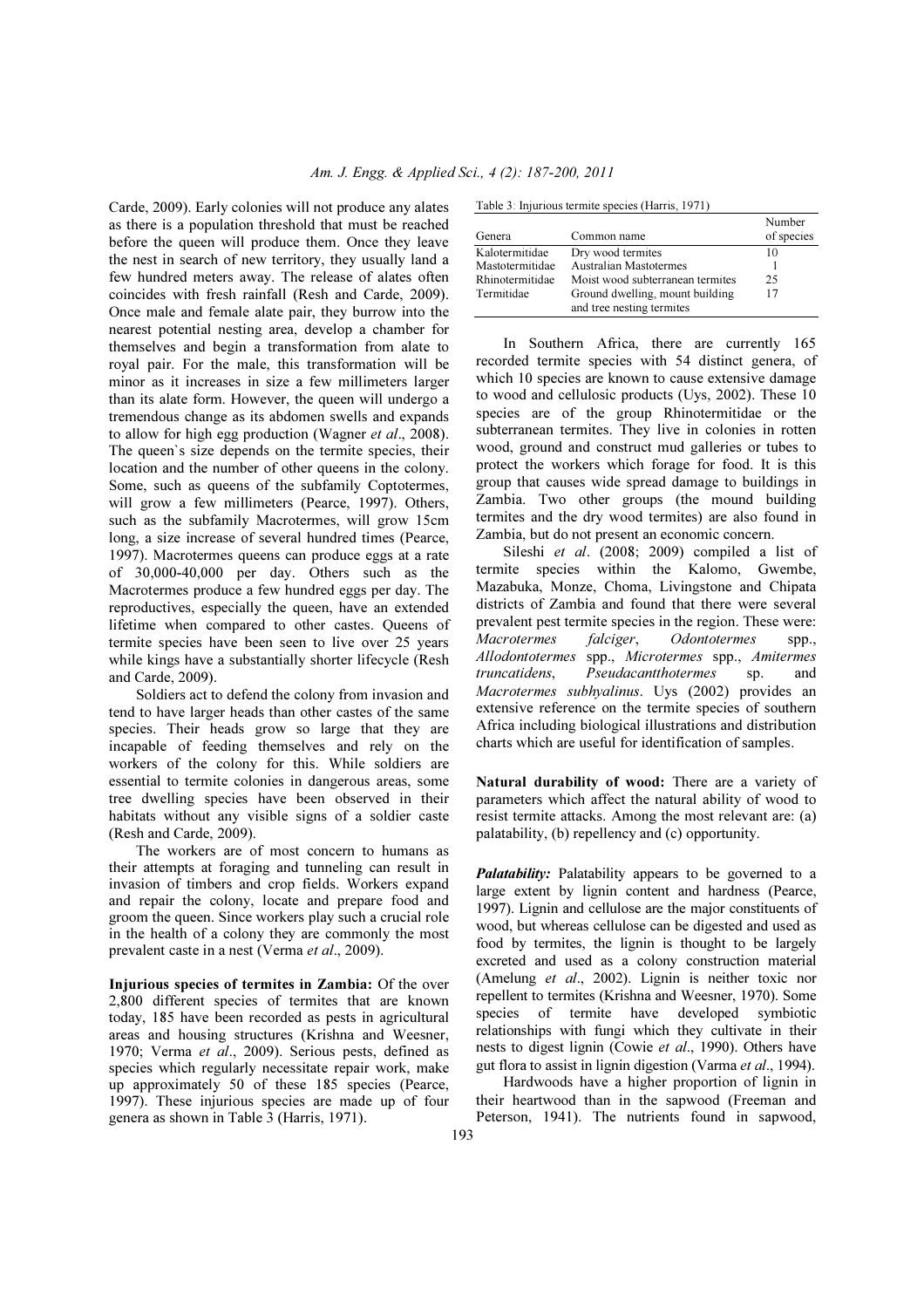largely in the form of sugars and starches, render it more palatable than the heartwood of the same tree (Pearce, 1997). However, lignin content is not something which is easily established over a species (Harris, 1971). It is difficult even to make a generalization of chemical composition of hardwoods and softwoods. The location of a hardwood has an impact on the lignin content as tropical hardwoods tend to have a higher lignin concentration than hardwoods from more temperate zones (Findlay, 1975).

 There is conflicting opinion in the scientific community as to whether hardness can be directly correlated with termite resistance in wood. Several researchers used wax injection to improve hardness and found a positive correlation between hardness and termite resistance Suzuki and Hagio, 1998 (Scholz et al., 2010), while other studies reached a contrary conclusion (Militiz et al., 2009). Arango et al. (2006) conducted tests to determine the natural durability of a variety of tropical woods to termite damage and found a correlation between the resistances of hardwoods with a high specific gravity to termite attack. However, this observation was not confirmed in softwoods with similar characteristics. This could be due to the fact that softwoods do not have the same ratio of lignin in their heartwood and sapwood and termites are most attracted to cellulose in wood. With a higher lignin to cellulose ratio, the hardwoods would presumably be more resilient to termite attacks.

Repellency: Natural chemical substances are present in some woods in sufficient quantities to drive away termites while other woods may only have sufficient amounts to repel termites after they have eaten a minute particle (Preston and Nicholas, 1982). Extracts of resistant heartwoods have been used to impregnate palatable softwoods to render them termite- repellent for long periods (Harris, 1971; Verma et al., 2009). Lukmandaru and Takahashi (2008) ran a series of experiments on teak timbers to determine their natural repellency. They tested tree samples aged 8, 30 and 51 years and found that the 30 and 51 year old samples were naturally repellent to termites because they both had a considerably higher heartwood percentage than the 8 year old timber.

 The distribution of the repellent substances in the living trees is uneven and is affected by the age of the tree and the conditions under which the tree was cut (Arango et al., 2006; Verma et al., 2009; Scholz et al., 2010). There is a great difference between the heartwood and sapwood of the same tree (Campbell and Reece, 2005). The heartwood, due to its age, tends to have a high concentration of repellant material (Arango et al., 2006). As mature forests are depleted, virgin trees are used to supplement the housing market and these young trees may not have the natural repellency that older timbers of the same species would have.

**Opportunity:** A timber may acquire a reputation for termite resistance in one area and fail in another in which the conditions are favorable for termites or in which a more preferred food is unavailable. Time and a hot, damp climate tend to work in favor of the termites by leaching away or changing the composition of the substances which are the basis of natural resistance in timbers (Ferrar and Watson, 1970; Reddy and Sammaiah, 1991).

 The effects of climate on termite attacks were studied by Reddy and Sammaiah (1991). They concluded that rainfall, temperature and relative humidity were the climactic parameters that had the most significant effect on termite attacks. Dryer conditions with low temperature and low relative humidity increased termite attacks. However, isolating these variables resulted in conflicting relationships. For example, as the effects of relative humidity were nullified, temperature was seen to have a positive relationship with termite attacks. This study was conducted in the Calcutta district of India where the most significant structural damage was observed in the winter months. In a different location the results may differ. Therefore, when recording the efficacy of a wood to termite resiliency the environmental parameters used in a study should be related to the proposed site of implementation.

 Haverty et al. (1974) performed similar experiments on subterranean termites in Arizona and found that termite foraging was highest in the summer months and lowest in the winter months. The number of termites seen foraging was strongly correlated with temperature. Rainfall had a limited effect on foraging in the winter months but a very strong effect on foraging in the summer months as the number of termites observed dropped sharply at a temperature above 33°C

 An explanation for the diverging findings of Reddy and Sammaiah (1991) and Haverty et al. (1974) is the environments in which the tests were run and the preferential differences displayed by the native species of the different areas. The state of Arizona sits at 31- 37° N latitude while the Calcutta district sits at 22° N latitude. This variation in latitude results in a variation in average annual temperature distribution. The cooler northern area of Arizona would see more termite activity in the warmer summer months while the warmer Indian climate of Calcutta would see more termite activity during the cooler winter months. In the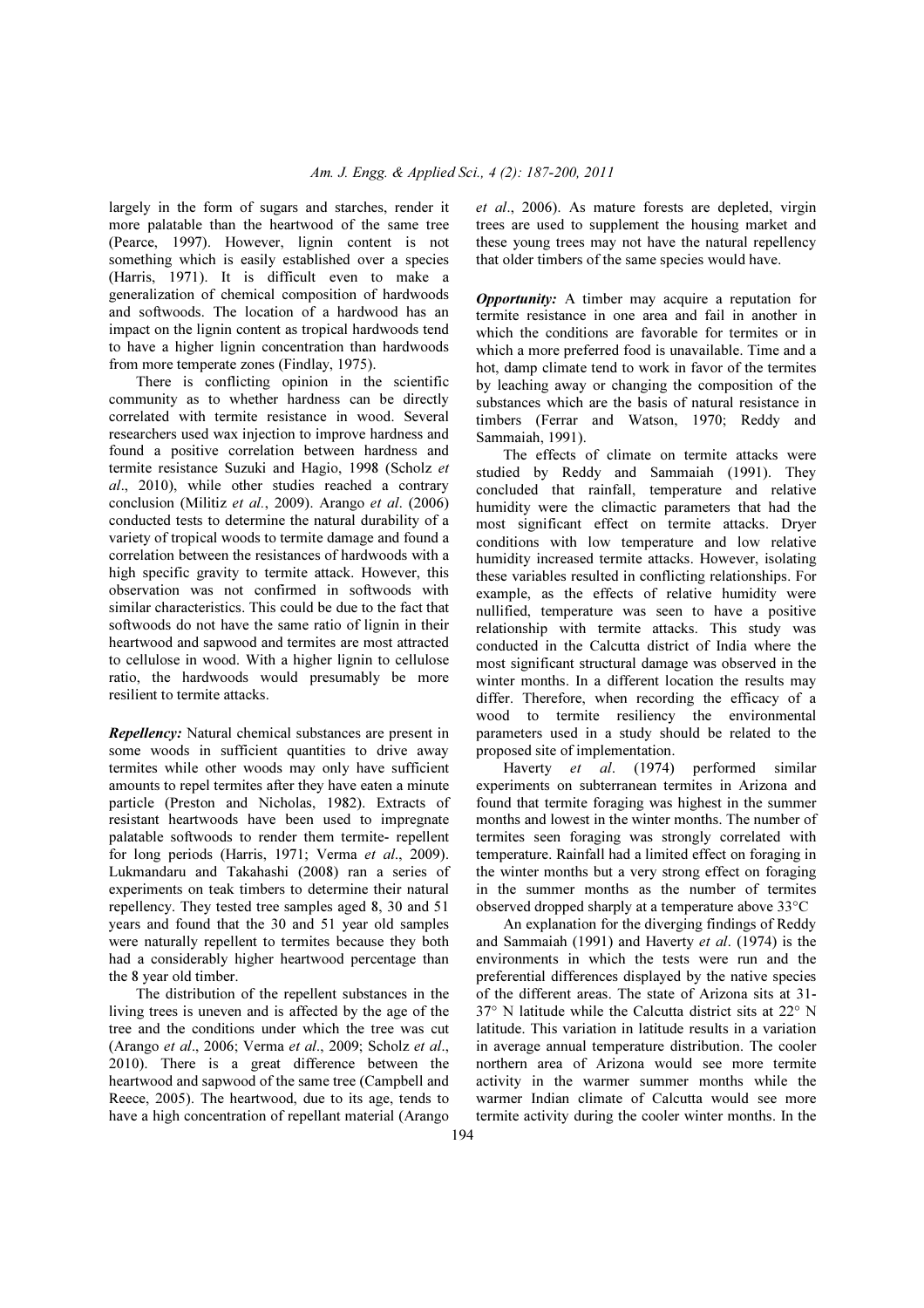winter, Arizona has temperatures which vary between 2-24°C. During the winter of Calcutta the temperatures vary between 14-32°C. There is similar variation in summer temperatures in the two locales.

Nature of termite damage to buildings: When a termite colony locates food, workers approach and remove all palatable wood except the outer layers. These outer layers are left to provide shelter to the termites within the wood. However, there are considerable differences in detail among the various groups of termites as shown in Fig. 8.

 Dry wood termites eat out galleries in the timber that provide accommodation for the king, queen, soldiers and various young members of the community (Resh and Carde, 2009; Thompson et al., 2000). In time, these galleries coalesce to form large cavities Fig. 8a. The presence of winged nymphs is the first indication of dry wood termite infestation. If these indications are ignored, the presence of termites may continue to be unsuspected until the structure is subject to external stresses (an earthquake, a hurricane or strong winds). Since colonies of dry wood termites consist of only a few hundred individuals, starting from a single pair of flying adults, the infestation builds up slowly and the number of colonies increase till the food supply is exhausted (Rizk and Khalil, 1982; Resh and Carde, 2009; Thompson et al., 2000).

 Subterranean termites have fixed nests, with populations numbering in the millions, from which the workers move out in search of food and to which they return with their spoil (Wagner et al., 2008). Distances of up to a hundred yards may be travelled by the small workers with their loads of wood (Pearce, 1997). Thus, the rapidity and scale of their attack on new buildings is much more spectacular than that of dry wood termites. This group of termites constructs earthen tubes over impenetrable foundations and walls to maintain the moist soil environment between nest and food (Wagner et al., 2008). These tubes can travel over steel, resistant wood, or other surfaces which the termites cannot penetrate. When timber is in direct contact with the ground, the termites prefer to approach it from below through tunnels in the soil without any outward signs of entry. A wall of mud bricks or masonry with mud mortar provides a direct and unsuspected route to timber in the roof. Termites are capable of burrowing through the soft mud building materials (Miller and Miller, 2005). A typical indication of subterranean termite infestation is the presence of soil or a mixture of sand and chewed wood in the excavated timber as shown in Fig. 8b (Lai et al., 1982; MRP, 2010).



 $(c)$ 

Fig. 8: Termite wood boring patterns (a) Galleries formed by dry wood termites; (b) A mixture of sand and chewed wood in excavated timber by subterranean termites; (c) Excavated timber space filled with packed earth by mound building termites

 Mound buildings termites tend to remove palatable wood, filling the spaces within the remaining thin outer layer with packed earth, to maintain the rigidity of the structure Fig. 8c. Due to the large size of mound building termite nests, the attacks they perform can be devastating to wooden structures. Timber below the ground or encased in masonry tends to disappear entirely.

 It is estimated that subterranean termites, inclusive of both mound building and termites in direct contact with soil, account for 95% of global termite damage (Wagner et al., 2008).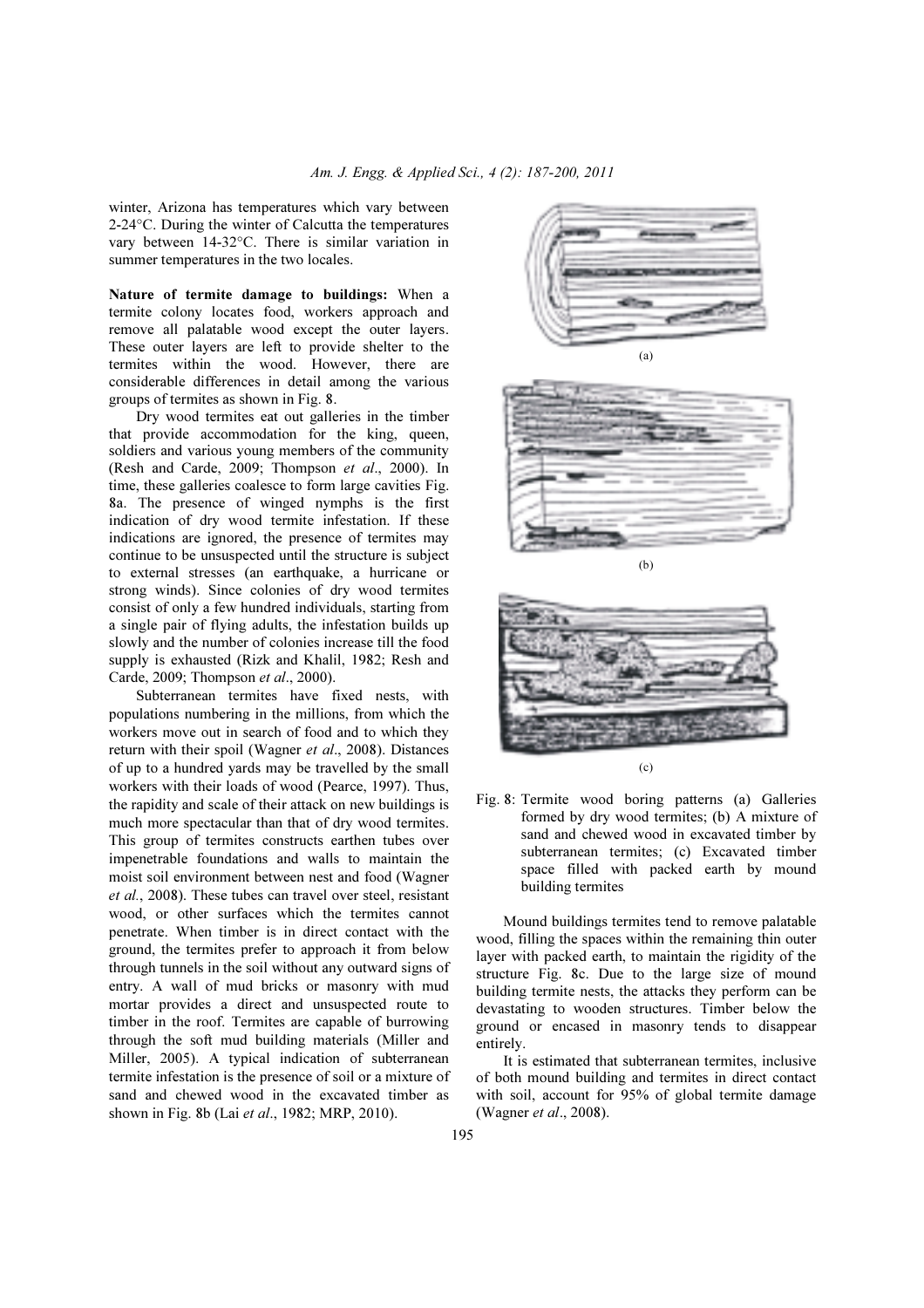|               | Types of preservatives Preservative name | Reference                    | <b>Notes</b>                                                             |
|---------------|------------------------------------------|------------------------------|--------------------------------------------------------------------------|
| Gas           | Methyl Bromide                           | Verma et al. (2009)          | Methyl Bromide was phased out in 2005<br>due to high toxicity to humans. |
|               | Phosphine                                | Pearce (1997)                |                                                                          |
|               | Chloropicrin                             | Pearce (1997)                |                                                                          |
| Solid         | Aldrin                                   | Kohler (2006)                | Aldrin has been banned in several                                        |
|               | Benzene hexachloride                     | Kohler (2006)                | developed countries since 1995.                                          |
|               | Calcium arsenate                         | Magalhaes (2003)             |                                                                          |
|               | Orthodichlorobenzene                     | EPA (1993)                   |                                                                          |
| Liquid        | Carbon disulphide                        | Evans $(2003)$               |                                                                          |
|               | Coal tar creosote                        | Cassens <i>et al.</i> (1995) |                                                                          |
| Organic       | Chlordane                                | Verma et al. (2009)          | Due to concerns regarding human health                                   |
|               | Copper naphthenate                       | Cassens et al. (1995)        | chlordane has been banned in several                                     |
|               | Dichlorodiphenyle-trichloroethan         | Forest Products Lab (1974)   | countries since the late 1980s                                           |
|               | Pentachlorophenol                        | Choudhury et al. (1986)      |                                                                          |
|               | Lindane                                  | Pearce (1997)                |                                                                          |
| Water soluble | Arsenic                                  | Findlay (1975)               |                                                                          |
|               | Boron                                    | Findlay (1975)               |                                                                          |
|               | Chrome                                   | Findlay (1975)               |                                                                          |
|               | Copper                                   | Findlay (1975)               |                                                                          |
|               | Fluor                                    | Findlay (1975)               |                                                                          |
|               | <b>Metal Salts</b>                       | Pearce (1997)                |                                                                          |

Am. J. Engg. & Applied Sci., 4 (2): 187-200, 2011

 $T$ Table 4: List of chemicals used as working used as working used as working  $T$ 

Faulty construction practices: Improper timber selection and use can lead to termite penetration of buildings. Timber should be kept out of contact with the ground to ensure that there is no opportunity of termite attack. If timber must be put into the ground it should be a naturally resilient or treated wood. However, where possible, the use of timber in direct contact with the ground should be avoided as the natural durability and the effects of preservation will wear down due to the effect of aging. After several years, the repellency may not be strong enough to keep termites at bay. The foundation is another potential method of termite entry. Where the foundation is dirt, clay or otherwise easily burrowed through, termites can gain entry by directly digging up through the earth. If the foundation is noncontinuous, cracked or otherwise compromised, termites can gain entry from the earth below the structure. Wall joints, if incorrectly sealed, offer a method of termite entry. If any gaps exist between the foundation and the walls, termites may gain access to structures through tunneling between these gaps. Termites can also easily gain access through the holes in the roof.

Chemical control of termites: Timber may be protected from attack by the introduction of an adequate amount of poisonous chemical or repellent. In order for treatment to be effective, the chemical must: (a) remain in the timber over a long period of time, (b) penetrate to a considerable depth within the wood, (c) be noncorrosive to the wood itself, (d) not increase the flammability of the treated wood and (d) be sufficiently toxic to prevent insect attack while remaining non-toxic

to humans during and after application (Findlay, 1975; Hanel and Watson, 1983; Verma et al., 2009) GEI, 2005. The search for new chemicals to protect timber from termites is an active field of study. Table 4 presents a sample of the various types of chemical treatments in use. When evaluating the robustness of a chemical treatment the chemical should be tested under a variety of conditions including high temperature and humidity. These parameters should also be adjusted to test for the effect of leaching when the timber is in contact with soil moisture, or unprotected from rain. The choice of a chemical (or formulation of several chemicals) that is/are effective against the termites in a particular area and under the conditions in which the treated timber will be used is very important (Reddy and Sammaiah, 1991; Verma et al., 2009; Scholz et al., 2010).

 Identifying the local termites is also important so that an effective level of treatment can be applied. Termites vary greatly in their susceptibility to different chemicals and as a result the dosage that is effective in one locality could be inadequate in another. For example, a dose of fluorine and copper compounds to the hardwood of particleboard was effective at reducing attack by Kalotermes flavipes but did not stop Heterotermes indicola from developing galleries in the sample (Becker, 1972). Similar variation in results was observed by Becker, (1972) for particle board treated with fungicidal compounds and Hydrogen fluoride.

 The suitability of timber for impregnation process or the degree of resistance to wood preservatives must also be assessed. Generally, sapwood can be impregnated successfully, while heartwood is difficult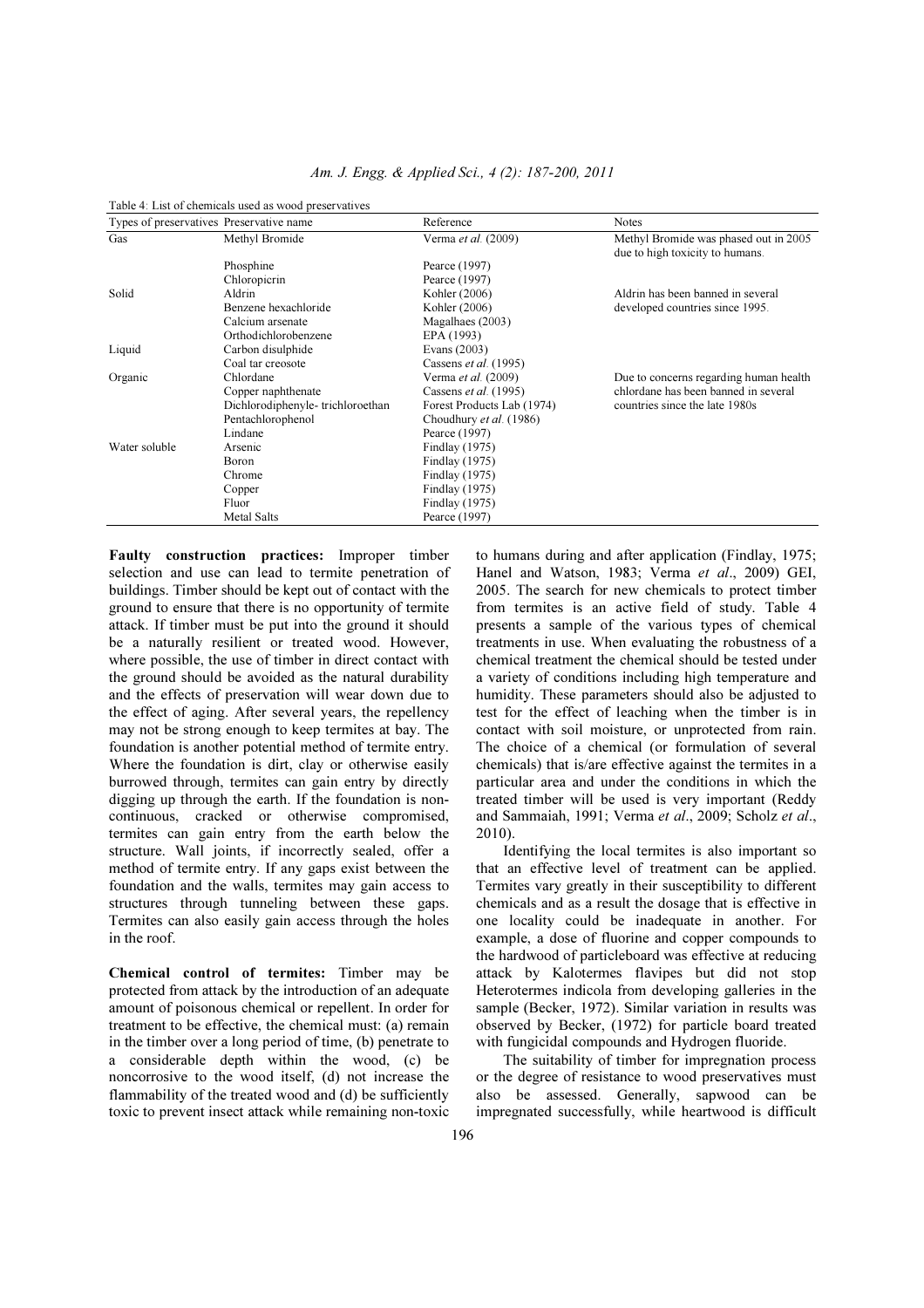to treat (Levin, 1971; Findlay, 1975; Cassens et al., 1995). The same factor that makes sapwood suitable for preservation (its ability to readily absorb liquid) also makes it more susceptible to natural degradation. Unless properly treated, sapwood is non-durable when exposed to conditions favorable to decay (Cassens et al., 1995). Treating a wood with a preservative can be done in a variety of ways.

 Three of the most common techniques are: (a) brushing, spraying or dipping techniques, (b) the hot and cold open tank technique and (c) the diffusion technique.

 Brushing and spraying techniques are simple and relatively inexpensive. These treatments coat the timber in a thin layer of material which termites find repellent or unpalatable (Cassens et al., 1995). These techniques are most effective when using a highly adsorptive timber and a low viscosity preservative. If timber is already in place, brushing and spraying are the easiest methods of applying a preservative. In order for these techniques to be effective the preservative must be reapplied on a regular basis.

 Dipping in open tanks is better than brushing and spraying as it ensures complete coverage of the treated timber. The optimum soak time is dependent on the permeability of the treated timber, the environment in which it will be used and the viscosity of the preservative (Findlay, 1975; Cassens et al., 1995). The American Wood Preservers' Association offers retention level based standards for a variety of timbers, environmental conditions and preservatives (AWPA, 2010). Cassens et al. (1995) recommended a minimum soak time of three minutes. However, a longer soak will result in a deeper penetration of preservative and, therefore, a more robust wood preservation.

 The hot and open tank treatment requires at least one tank with a source of heat. The idea is to heat up the timber in the preserving fluid for two hours or more at a temperature of 100°C, depending on the crosssection of the timber. This will expand the air in the timber and allow for the preservative to enter (Cassens et al., 1995). The timber is then cooled in order to improve the absorption of preservative. This can be accomplished in the open air or in a cold water bath. Cassens et al. (1995) recommend a cooling time of a minimum of 2 hours. Dip treatment is often limited by the size of timber that can be treated. A dipping tank larger than the treated timber is required for complete submersion which can be an economically limiting factor during preservation treatment.

 Impregnation by diffusion is a process whereby preservatives are introduced into freshly cut timber. The preservative is sprayed onto stacked timber, stored under conditions of ventilation to allow it to dry slowly and the chemicals to diffuse naturally through the timber.

Biological Control of Termites

 Research on biological alternatives to control of termites is being carried out by several researchers (Ochiel et al. 1997; Kohler, 2006; Verma et al. 2009). Verma et al. (2009) conducted an extensive review of available biological alternatives for termite control and found four basic treatment categories: (a) botanicals, (b) nematode, (c) bacterial and (d) fungal.

 Botanicals (oils, leaves, resins, roots and woods) were found to adjust termite growth rates, reduce the frequency of termite feeding and have high toxicity levels to select species (Verma et al., 2009).

 Nematodes are small wormlike creatures that live in oceans, freshwater and soils (Guerana, 2006). Many nematode species are microscopic in size and are economically important pests as they damage plants (Schmitt and Sipes, 2000; Guerana, 2006). However, two families of nematode, the Steinernematidae and the Heterorhabditidae, are parasitic and lethal to termites (Verma et al., 2009).

 Bacteria, Rhizobium radiobacter, Alcaligenes latus and Aeromonsa caviae, can also be used to kill or control a termite colony as they release hydrogen cyanide. Similar results were found with fungi (Verma et al., 2009).

All biological controls are highly specific to termite species. Therefore, a survey of the species being treated should be made before an appropriate biological solution can be selected. The side effects should also be taken into consideration.

Control of termites by construction methods: Where available treated wood, or naturally resistant wood, should be used to reduce termite activity. However, these can last for several years as the natural resins and synthetic chemicals will wear down and timber will be susceptible to termite attack. Alternatively, a chemical treatment could be used or a species specific approach could be adopted where biological controls could be put in place to reduce termite activity. While chemical treatments using Persistent Organic Pollutants (POPs) are effective in controlling termite damage, there are concerns regarding the impact of these chemicals on the environment Stockholm Convention, 2001. POPs are a group of industrial chemicals, mostly halogenated hydrocarbons, which tend to bio-accumulate in fatty tissues and can, individually or interactively, result in a variety of health effects such as tissue, organ and sex related deficiencies (Safe, 2000; Kohler, 2006). The international guidelines of the 2001 Stockholm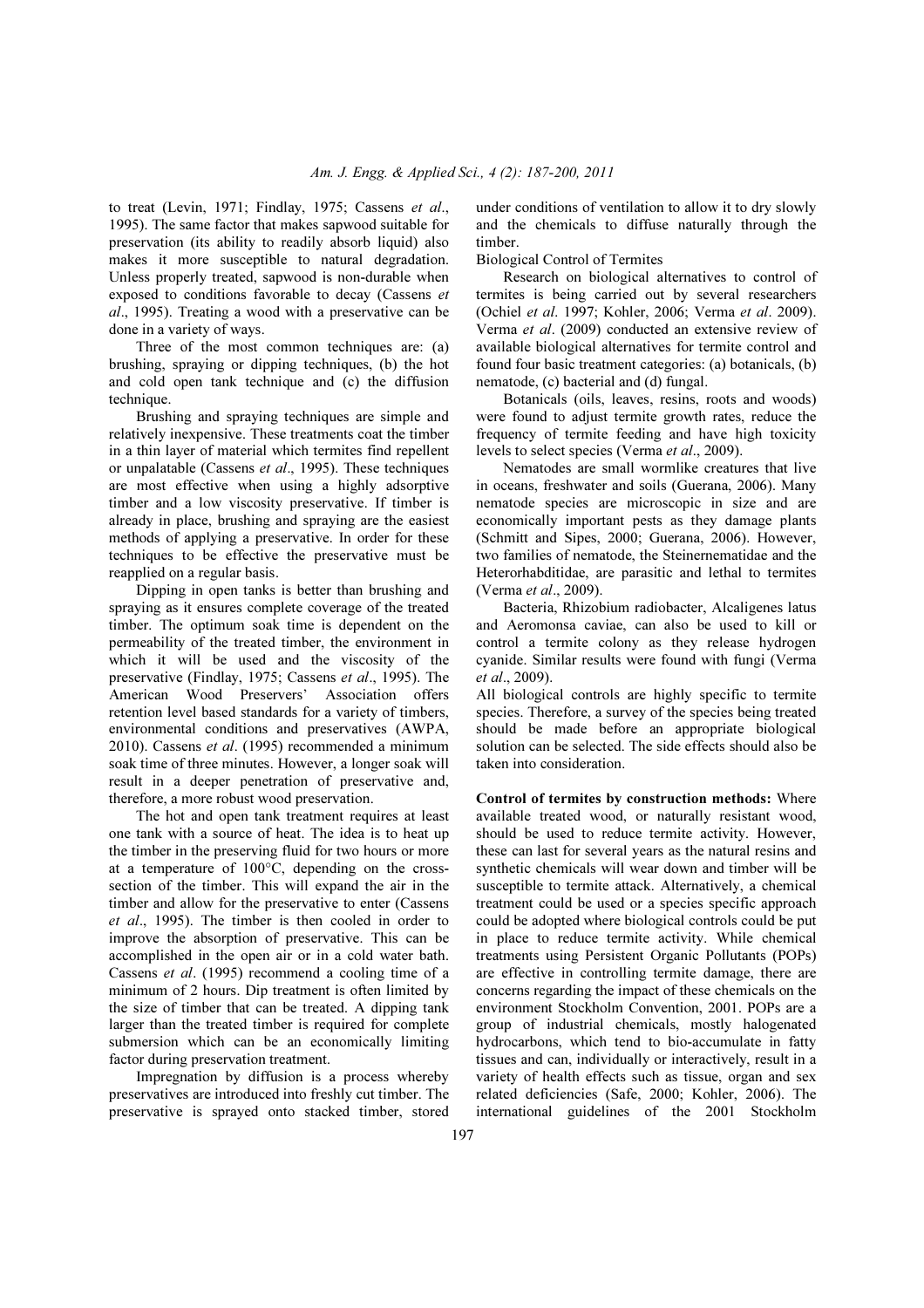Convention identified 12 of these POPs for elimination from global circulation (Kohler, 2006). Over 70 countries have established national implementation plans for the elimination of these POPs.

 Thus, the simplest method of dealing with structural damage due to termites would appear to be building the structures in a preventative manner to avoid initial termite damage. Houses built of concrete, metal and glass are not necessarily termite proof unless they have been designed to deny access to termites which are capable of damaging furniture, decorative fabric and books. Constructional preventative measures may lead to an easy to build all proof, effective and economical answer to preventing termite entry into buildings (Ahmed and French, 2005).

 To prevent termite entry into buildings, the site must be cleared of all nests and all wood material such as tree roots and wood waste liable to attract termites. Termiticides must be applied to provide a chemical barrier between the slab and ground. All timber used must be naturally resistant or impregnated with a chemically based preservative and the wood foundation must be placed over a concrete footing. Buildings must have internal preventive measures within the plinth consisting of well-rammed clean earth filling, a staggered sand layer and a continuous concrete slab extending over the entire plinth area. Continuous concrete slabs act as barriers against termite entry and prevent dampness from accumulating and damaging structural timber. Slabs should not be broken to allow pipes to pass through them, nor should any waste pipes be allowed to touch the projecting edges as they will form bridges over which the termites can by-pass the barrier. Buildings must also have an external preventive measure in the form of concrete grooves and interlocking apron floors around the periphery. Antitermite metal caps should be used for service pipes.

### **CONCLUSION**

 In view of the extensive and serious damage caused to buildings by termites in the tropics, it is necessary to take all relevant precautions in the design and building specifications to incorporate anti- termite constructional measures in all future buildings. The results of the study indicated that termites can enter buildings through a variety of pathways. If unprotected the floors, walls and roofs of structures offer easy entry to termites. By combining chemical, physical and natural termite prevention strategies a structure can be made resistant to termite attacks. Once a code of practice is developed and enforced, termite damage to buildings and crops in these areas can be reduced to

minimal levels. This will allow for more homeowner freedom and an increase in disposable income.

### ACKNOWLEDGEMENT

 This research was supported by the Canadian International Development Agency (CIDA)

### **REFERENCES**

- Ahmed, B.M. and J.R.J. French, 2005. Report and recommendations of the national termite workshop, Melbourne. Int. Biodeterioration Biodegradation, 56: 69-74. DOI: 10.1016/j.ibiod.2005.05.001
- Amelung, W., C. Martius, A.G. Bandeira, M.V.B. Garcia and W. Zech, 2002. Lignin characteristics and density fractions of termite nests in an Amazonian rain forest-indicators of termite feeding Guilds? Soil Biol. Biochem., 34: 367-372. DOI: 10.1016/S0038-0717(01)00192-4
- Arango, R.A., F. Green, K. Hintz, P.K. Lebow and R.B. Miller, 2006. Natural Durability of tropical and native woods against termite damage by Reticulitermes flavipes (Kollar). Int. Biodeterioration Biodegradation, 57: 146-150. DOI: 10.1016/J.ibiod.2006.01.007
- AWPA, 2010. 2010 AWPA Book of standards. American Wood Protection Association.
- Becker, G., 1972. Protection of wood particle board against termites. Wood Sci. Technol., 6: 239-248. DOI: 10.1007/BF00351581
- Black, H.I.J. and M.J.N. Okwakol, 1997. Agricultural intensification, soil biodiversity and agroecosystem function in the tropics: The role of termites. Applied Soil Ecol., 6: 37-53. DOI: 10.1016/S0929- 1393(96)00153-9
- Campbell, N.A. and J.B. Reece, 2005. Biology. 7th Edn., Pearson, Benjamin Cummings, New York, ISBN: 0805371710, pp: 1231.
- Cassens, D.L., B.R. Johnson, W.C. Feist and R.C. DeGroot, 1995. Selection and Use of Preservative-Treated Wood. 1st Edn., Forest Products Society. Madison, Wi. ISBN: 0935018751, pp: 104.
- Choudhury, H., J. Coleman, C.T. De Rosa and J.F. Stara, 1986. Pentachlorophenol: health and environmental effects profile. Toxicol. Indus. Health, 2: 483-571. DOI: 10.1177/074823378600200409 PMID: 3590200
- Cowie, R.H., T.G. Wood, E.A. Barnett, W.A. Sands and H.I.J. Black, 1990. A checklist of the termites of Ethiopia with a review of their biology, distribution and pest status. Afr. J. Ecol., 28: 21-33. DOI: 10.1111/j.1365-2028.1990.tb01133.x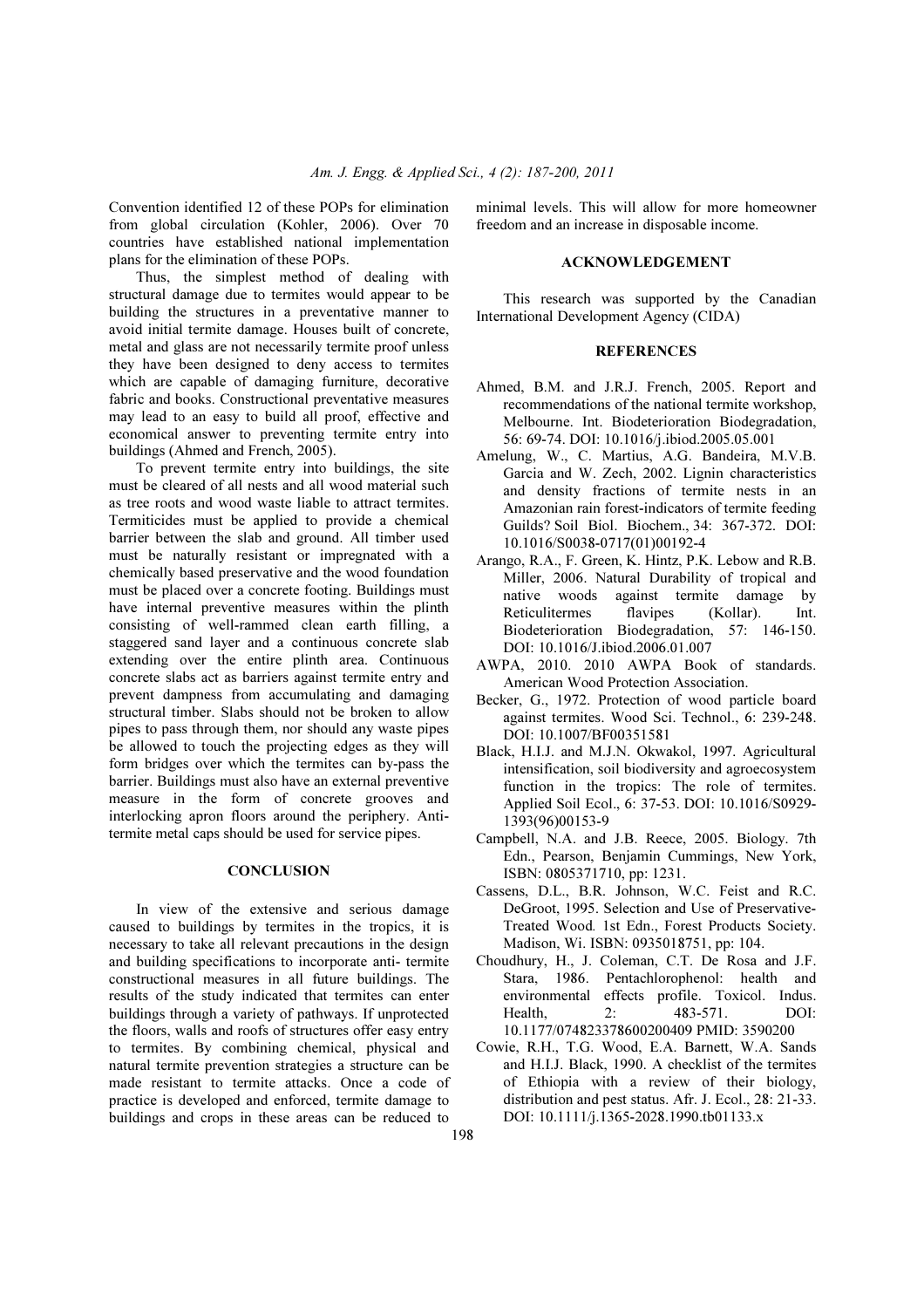- Dawes, T.Z., 2010. Reestablishment of ecological functioning by mulching and termite invasion in a degraded soil in an Australian savanna. Soil Biol. Biochem., 42: 1825-1834. DOI: 10.1016/j.soilbio.2010.06.023
- Donovan, S.E., G.J.K. Griffiths, R. Homathevi and L. Winder, 2007. The spatial pattern of soil-dwelling termites in primary and logged forest in Sabah, Malaysia. Ecol. Entomol., 32: 1-10. DOI: 10.1111/j.1365-2311.2006.00856.x
- Donovan, S.E., P. Eggleton, W.E. Dubbin, M. Batchelder and L. Dibong, 2001. The effect of a soil-feeding termite, Cubitermes fungifaber (Isoptera: Termitidae) on soil properties: Termites may be an important source of soil microhabitat heterogeneity in tropical forests. Pedobiologia, 45: 1-11. DOI: 10.1078/0031-4056-00063
- Evans, P., 2003. Emerging technologies in wood protection. Forest Products J.
- Ferrar, P. and J.A.L. Watson, 1970. Termites (isoptera) associated with dung in Australia. J. Australian Entomol. Soc., 9: 100-102. DOI: 10.1111/j.1440- 6055.1970.tb00778.x
- Findlay, W.P.K., 1975. Timber: Properties and Uses. 1st Edn., Crosby Lockwood Staples, London, pp: 224.
- Forest Products Laboratory, 1974. Wood Handbook: Wood as an Engineering Material. 1st Edn., The Laboratory, USA., pp: 431.
- Freeman, R. and F. Peterson, 1941. Proximate analysis of the heartwood and sapwood of some American hardwoods. Indus. Eng. Chem. Anal. Edn., 13: 803-805. DOI: 10.1051/i560099a016
- Guerana, M., 2006. Nematodes: Alternative Controls. 1st Edn., National Sustainable Agriculture Information service. Fayetteville, Ar.
- Hanel, H. and J.A.L. Watson, 1983. Preliminary field tests on the use of Metarhizium anisopliae for the control of Nasutitermes exitiosus (Hill) (Isoptera: Termitidae). Bull. Entomol. Res., 73: 305-313. DOI: 10.1017/S0007485300008890
- Harris, W.V., 1971. Termites: Their recognition and control. 2nd Edn., Longman, London, ISBN: 0582466563, pp: 186.
- Haverty, M.I., J.P. LaFage and W.L. Nutting, 1974. Seasonal activity and environmental control of foraging of the subterranean termite, heterotermes aureus (Snyder), in a desert grassland. Life Sci., 15: 1091-1101. DOI: 10.1016/S0024- 3205(74)80006-8
- Kohler, P.M., 2006. Science, PIC and POPs: Negotiating the membership of chemical review committees under the Stockholm and Rotterdam conventions. Rev. Eur. Community Int. Environ. Law, 15: 293-303. DOI: 10.1111/j.1467- 9388.2006.00531.x
- Korb, J. and K. Hartfelder, 2008. Life history and development-a framework for understanding developmental plasticity in lower termites. Biol. Rev., 83: 295-313. DOI: 10.1111/j.1469- 185X.2008.00044.x
- Krishna, K. and F.M. Weesne, 1970. Biology of Termites. 1st Edn., Academic Press, New York, pp: 598.
- Lai, P.Y., M. Tamashiro and J.K. Fuji, 1982. Pathogenicity of six strains of entomogenous fungi to Coptotermes formosanus. J. Invertebrate Pathol., 39: 1-5. DOI: 10.1016/0022-2011(82)90150-1
- Levin, E., 1971. Wood in Building. 1st Edn., Architectural Press, London, ISBN: 0851397166. pp: 153.
- Resh, V.H. and R.T. Carde, 2009. Encyclopedia of Insects. 2nd Edn., Elsevier/Academic Press, Burlington, MA., ISBN: 0123741440, pp: 1132.
- Lukmandaru, G. and K. Takahashi, 2008. Variation in the natural termite resistance of teak (Tectona grandis Linn. Fil.) wood as a function of tree age. Ann. For. Sci., 65: 708-715. DOI: 10.1051/forest:2008047
- Miller, M.R., 2005. Miller's Guide to Foundations and Sitework. 1st Edn., McGraw-Hill, New York, ISBN: 0071451455, pp: 212.
- MRP, 2010. Maxwell Robinson Phelps Termite Report. Maxwell, Robinson and Phelps.
- Magalhaes, M.C.F., 2003. Arsenic. An environmental problem limited by solubility. Pure Applied Chem., 74: 1843-1850. DOI: 10.1351/pac200375010139
- Ochiel, G.S., H.C. Evans and J. Eilenberg, 1997. Cordycepioideus, a pathogen of termites in Kenya. Mycologist, 11: 7-9. DOI: 10.1016/S0269- 915X(97)80059-6
- Pearce, M., 1997. Termites: Biology and Pest Management. 1st Edn., CAB International, Chatham, UK., ISBN: 0851991300, pp: 172
- Preston, A.F. and D.D. Nicholas, 1982. Efficacy of a series of alkylammonium compounds against wood decay fungi and termites. Wood Fiber Sci., 14: 37- 42.
- Reddy, M.V. and C. Sammaiah, 1991. Combined effects of climatic factors on the seasonal termite damage to structural wood in a semi-arid urban system. Energy Buil., 16: 947-955. DOI: 10.1016/0378-7788(91)90089-L